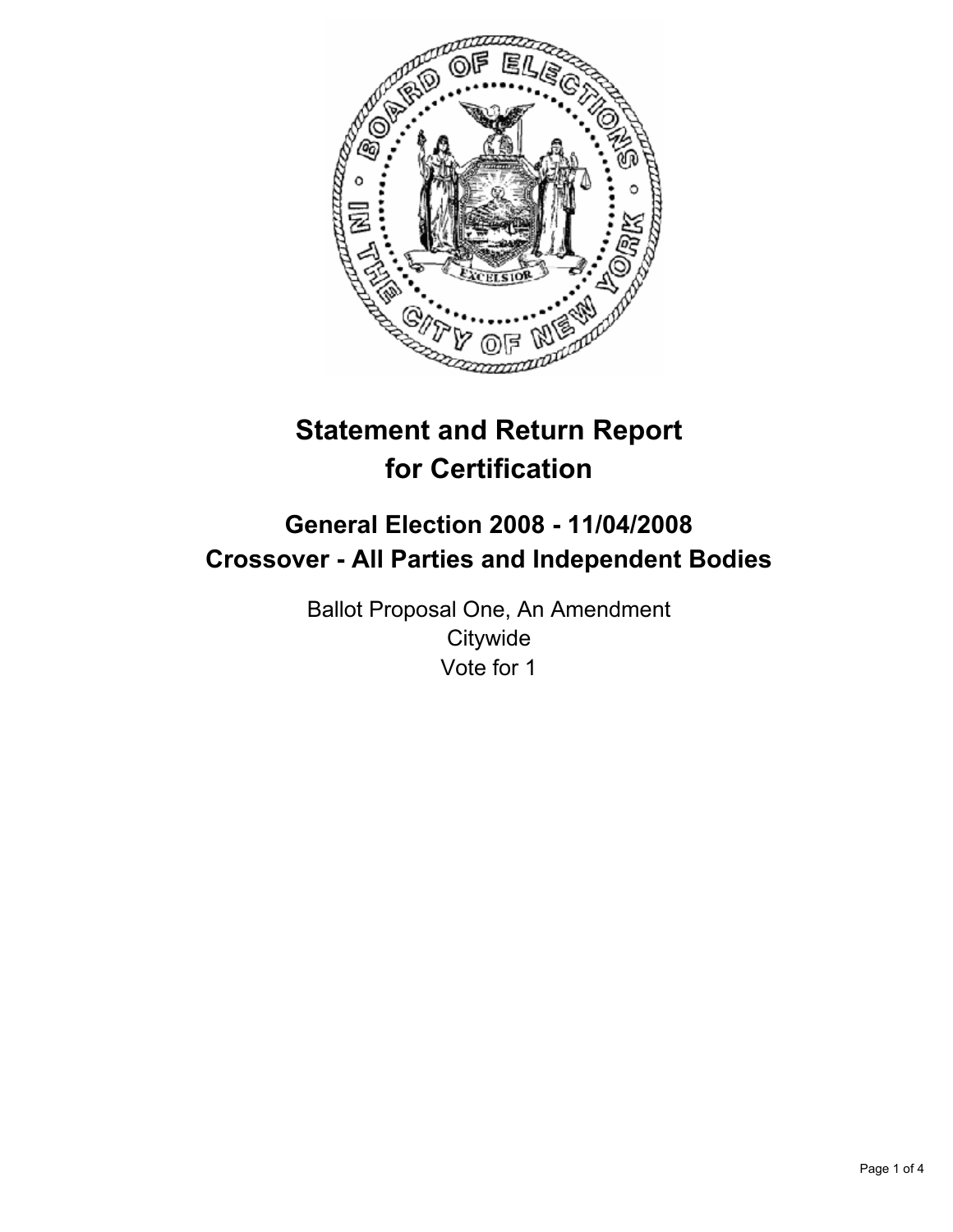

### **New York County**

| PUBLIC COUNTER       | 597,937 |
|----------------------|---------|
| <b>EMERGENCY</b>     | 4,768   |
| ABSENTEE/MILITARY    | 27,461  |
| <b>AFFIDAVIT</b>     | 29,679  |
| <b>Total Ballots</b> | 673,566 |
| <b>YES</b>           | 121,429 |
| <b>NO</b>            | 29,374  |
| <b>Total Votes</b>   | 150,803 |
| Unrecorded           | 522,763 |

#### **Bronx County**

| PUBLIC COUNTER           | 352,314 |
|--------------------------|---------|
| <b>EMERGENCY</b>         | 4,676   |
| <b>ABSENTEE/MILITARY</b> | 7,725   |
| <b>AFFIDAVIT</b>         | 19,253  |
| <b>Total Ballots</b>     | 385,397 |
| <b>YES</b>               | 40,702  |
| <b>NO</b>                | 14,713  |
| <b>Total Votes</b>       | 55,415  |
| Unrecorded               | 329,982 |

#### **Kings County**

| PUBLIC COUNTER       | 703,864 |
|----------------------|---------|
| <b>EMERGENCY</b>     | 7,424   |
| ABSENTEE/MILITARY    | 19,768  |
| AFFIDAVIT            | 33,031  |
| <b>Total Ballots</b> | 768,703 |
| YES                  | 91,468  |
| <b>NO</b>            | 25,783  |
| <b>Total Votes</b>   | 117,251 |
| Unrecorded           | 651,452 |

#### **Queens County**

| PUBLIC COUNTER       | 602,343 |
|----------------------|---------|
| <b>EMERGENCY</b>     | 2,374   |
| ABSENTEE/MILITARY    | 15,638  |
| <b>AFFIDAVIT</b>     | 21,646  |
| <b>Total Ballots</b> | 645,946 |
| YES                  | 84,536  |
| <b>NO</b>            | 22,799  |
| <b>Total Votes</b>   | 107,335 |
| Unrecorded           | 538,611 |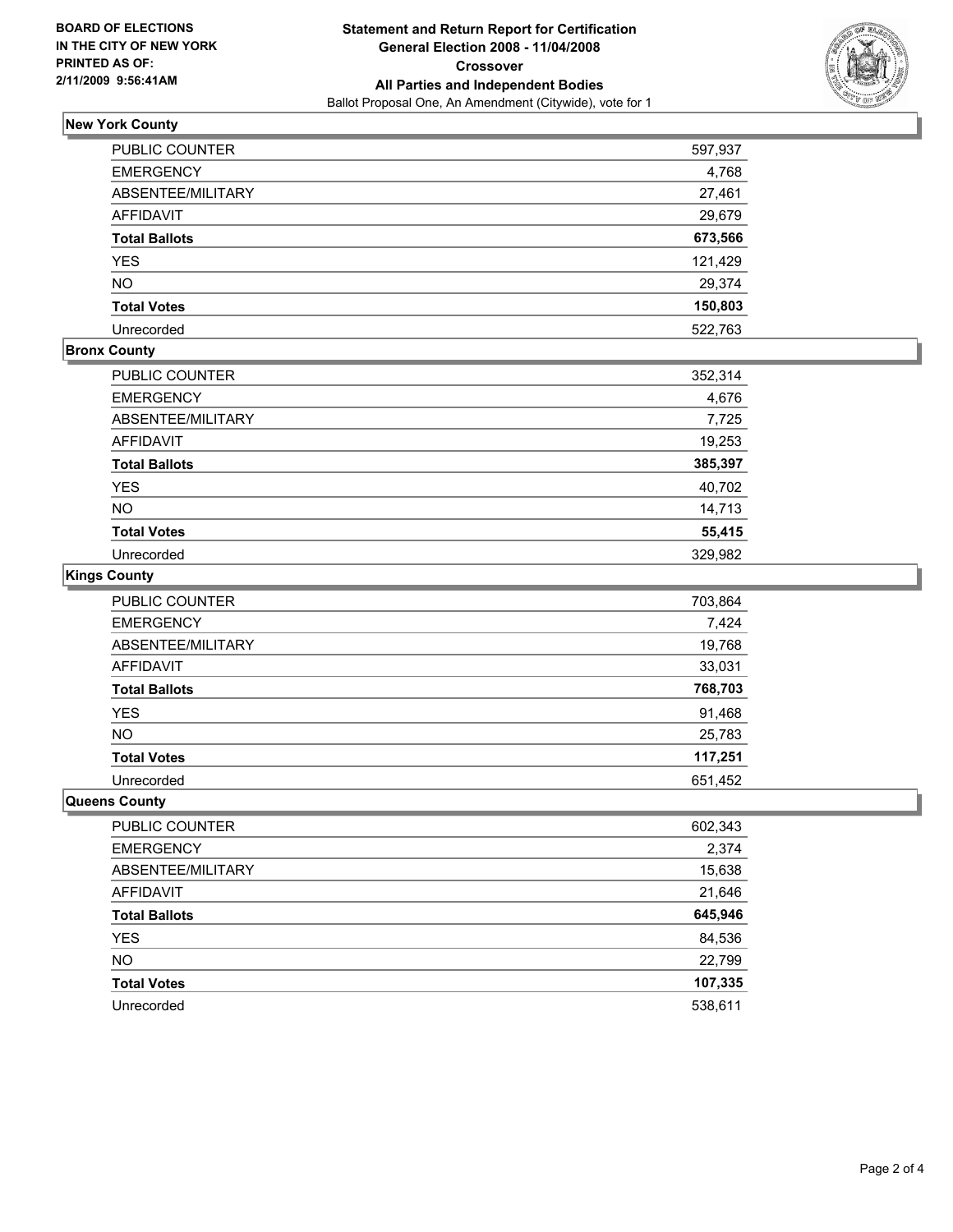

#### **Richmond County**

| <b>PUBLIC COUNTER</b> | 156,870 |
|-----------------------|---------|
| <b>EMERGENCY</b>      | 476     |
| ABSENTEE/MILITARY     | 5,666   |
| <b>AFFIDAVIT</b>      | 4,561   |
| <b>Total Ballots</b>  | 168,057 |
| YES.                  | 41,025  |
| <b>NO</b>             | 12,890  |
| <b>Total Votes</b>    | 53,915  |
| Unrecorded            | 114,142 |